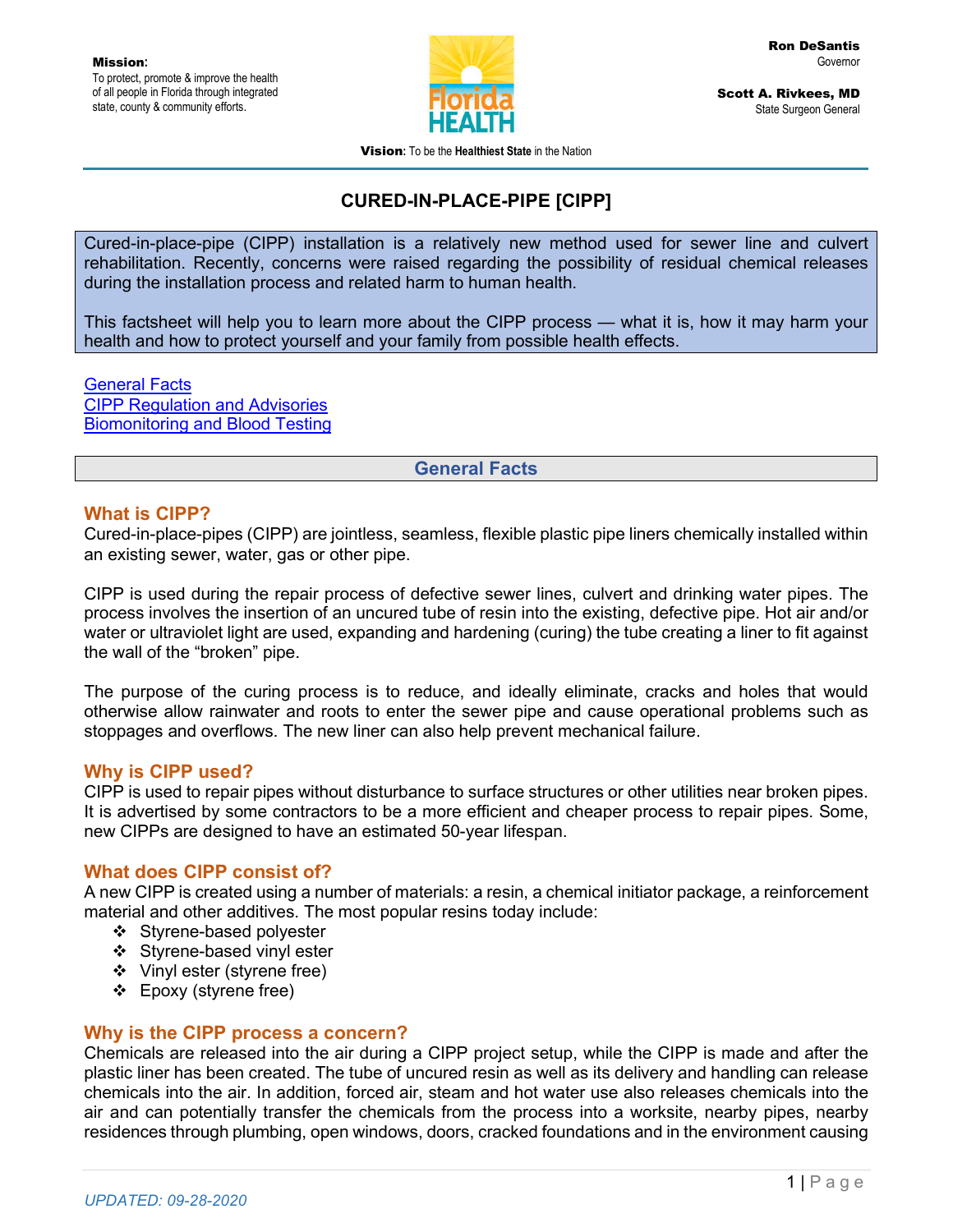ambient and indoor air contamination incidents. These ambient and indoor air contamination incidents can possibly harm human health, and research is needed to understand the extent of the chemical release from CIPP installation processes.

Furthermore, there have been more than 100 incident reports nationwide. These reports involved chemical discharges from CIPP sites directly into waterways and sanitary sewer systems leading to excessive odors, fish kills, downstream (chemicals can travel several kilometers) drinking water contamination, violation of state water pollution laws and air contamination sometimes prompting illness.

The composition of the waste emitted into the air is poorly understood. Though, during a CIPP project where steam is injected, the waste discharges into air as gaseous, solid and/or liquid chemical mixture consisting of:

- $\div$  Volatile<sup>1</sup> organic compounds (VOC)
- $\div$  Semi-volatile<sup>2</sup> organic compounds (SVOC)
- ❖ Particulates
- ❖ Liquid droplets

Chemicals released into the environment and inside buildings through the CIPP installation process can sometimes be found more than one month after the actual installation.

The Agency for Toxic Substances and Disease Registry (ATSDR) determined that a CIPP installation at a site in Milwaukee, Wisconsin, caused an indoor air pollution 'public health hazard'. In 2019, the U.S. National Institute for Occupational Safety and Health (NIOSH) found styrene and divinylbenzene in air for a UV CIPP project, where styrene exceeded the NIOSH suggested limit at which harmful health effects may be expected for the workers.

## **What specific compounds have been identified in the gaseous, solid and/or liquid chemical mixture?**

Chemical identification and air concentration data from CIPP manufacturing sites are lacking and available results are likely not fully representative of worksites. In the past, styrene has often been the only contaminant looked for and has been found above health screening values. Some of the volatile<sup>1</sup> and semi-volatile<sup>2</sup> compounds recently confirmed in the air during the CIPP installation are:

□ Dibutyl phthalate (DBP)

- □ Acetone □ Cyclohexane
- □ Acetophenone
- □ Benzaldehyde □ 1,4-Dioxane □ Styrene
- 
- □ Benzoic acid □ Ethyl acetate (Vinyl acetate) □ Toluene
- □ Butylated hydroxytoluene (BHT)
	- Ethylbenzene □ Hexane
- □ 4-*tert*-Butylcyclohexanol
	- □ Isopropanol
- □ Carbon tetrachloride

□ Carbon disulfide

□ Chloroform

□ 2-Methylbutane □ Methylene chloride

- □ Methyl ethyl ketone (MEK)
- □ Phenol
- 
- □ Benzene □ 1.4-Ethanol □ 1-Tetradecanol
	-
	- □ 1,2,4-Trimethylbenzene
	- □ 1,3,5-Trimethylbenzene
	- □ m,p-Xylene
	- □ o-Xylene
- For detailed information regarding chemical maximum reporting concentrations and public exposure limits, see Attachment 1. More chemicals have been identified in the CIPP resins and others are created and released onsite during the plastic CIPP liner manufacture.
- - -

<sup>1</sup> Volatile: Easily evaporated at normal temperature.

<sup>2</sup> Semi-Volatile: Evaporate at a higher temperature.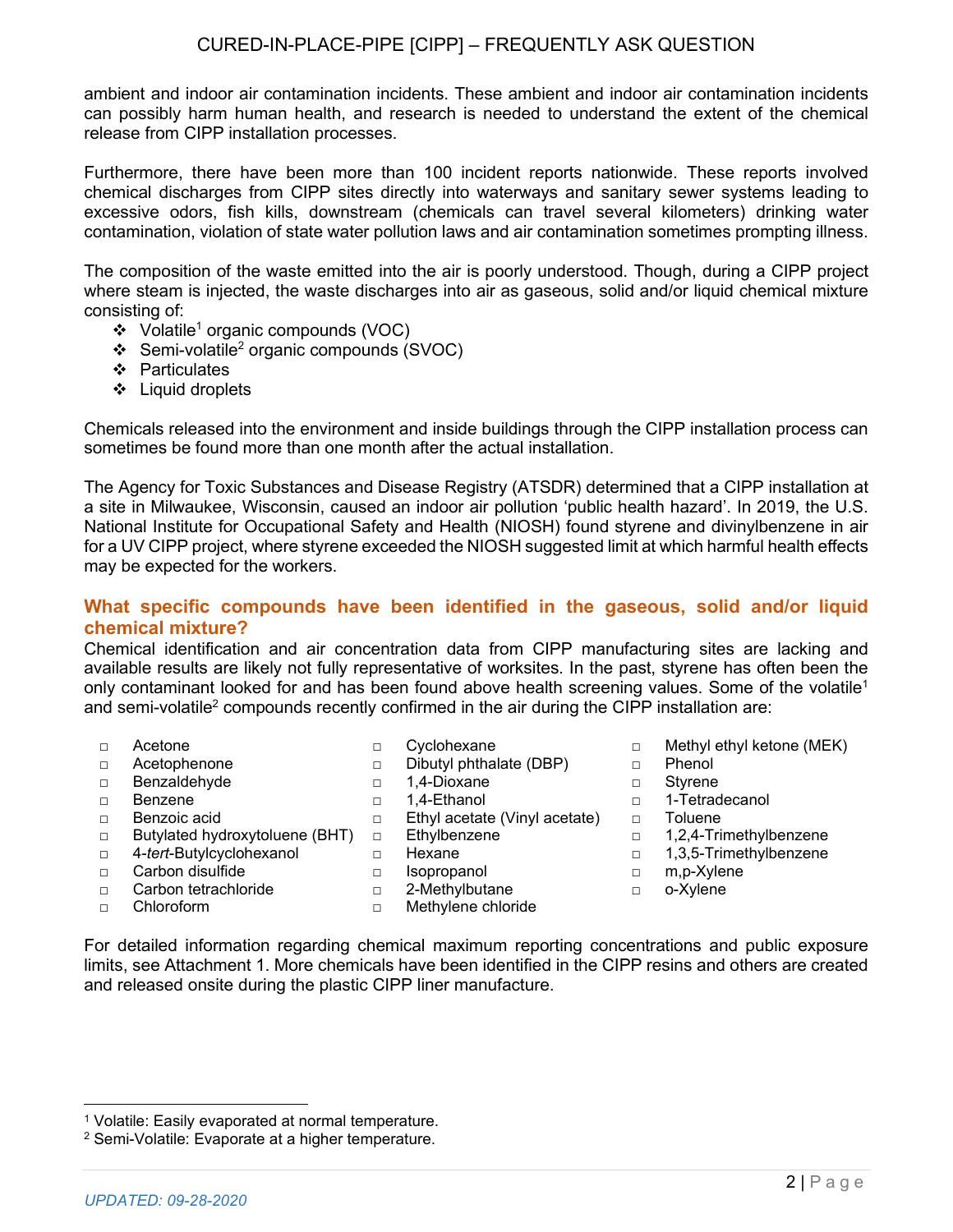# CURED-IN-PLACE-PIPE [CIPP] – FREQUENTLY ASK QUESTION

### **How can exposure to the gaseous, solid and/or liquid chemical mixture potentially affect health?**

The health effects of any chemical exposure vary based on chemical concentration, emission composition, exposure duration, individual breathing rate and the susceptibility of the individual to chemical exposure.

Community members near CIPP installation sites have reported odors and illness symptoms such as:

| □ Nausea         | □ Headache         | □ Vomiting | □ Breathing  |
|------------------|--------------------|------------|--------------|
| □ Eye irritation | □ Nasal irritation |            | difficulties |

Some other symptoms when exposed to the chemicals mentioned above could be:

- □ Changes in color vision □ Slowed reaction time □ Feeling drunk
- □ Balance problem □ Hearing loss □ Concentration problems
- 

□ Tiredness

## **Can exposure to the gaseous, solid and/or liquid chemical mixture cause cancer?**

The U.S. Environmental Protection Agency (EPA) listed acetone, acetophenone, benzoic acid, dibutyl phthalate, phenol and *m*-,*p*-Xylene / *o*-Xylene in Group D: *Not classifiable as to human carcinogenicity*. The International Agency for Research on Cancer (IARC) has listed toluene as possibly not carcinogenic to humans (Group 3).

EPA classified benzene, carbon tetrachloride, chloroform, 1,4-dioxane and methylene chloride as either carcinogenic, likely or probable carcinogenic. In addition, IARC has determined that carbon tetrachloride and ethylbenzene are possible carcinogens (Group 2B) and styrene is probably a carcinogen (group 2A). Evidence for cancer from styrene exposure in humans is from occupational (workplace) studies showing increased risks for workers developing:

- ❖ Lymphohematopoietic cancers (such as leukemia and lymphoma)
- ❖ Genetic damage in the white blood cells, or lymphocytes

Some animal studies have suggested a higher risk of lung tumors when exposed to styrene as well as lung and liver tumors when inhaling another component of CIPP, methylene chloride.

Some increased cancer risk with inconsistent evidence was reported in the:

| $\Box$ Pancreas | $\Box$ Breast | □ Liver | □ Prostate |
|-----------------|---------------|---------|------------|
| $\Box$ Rectum   | □ Brain       |         |            |

Currently, there are not enough data / studies available to evaluate the carcinogenicity of benzaldehyde, butylated hydroxytoluene, carbon disulfide, cyclohexane, hexane, isopropanol, 1-tetradecanol as well as 1,2,4-trimethylbenzene and 1,3,5-trimethylbenzene (TMBs).

### **How can I protect myself and my family when I live and/or work nearby a CIPP installation site?**

There is a limited amount of information available about the potential human health risks to workers and the public when exposed to the gaseous, solid and/or liquid chemical mixture. NIOSH recommends that workers ventilate the CIPP rehabilitation site and bag excess liner immediately. Until more information is gathered, it is recommended for workers to use the appropriate personal protective equipment (PPE) such as respirators and chemical-resistant gloves. It is suggested to change gloves regularly when in contact with the liner. Members of the public can protect themselves by minimizing exposure through the air (breathing) and on the skin. If an unidentified odor and health symptoms are experienced near a CIPP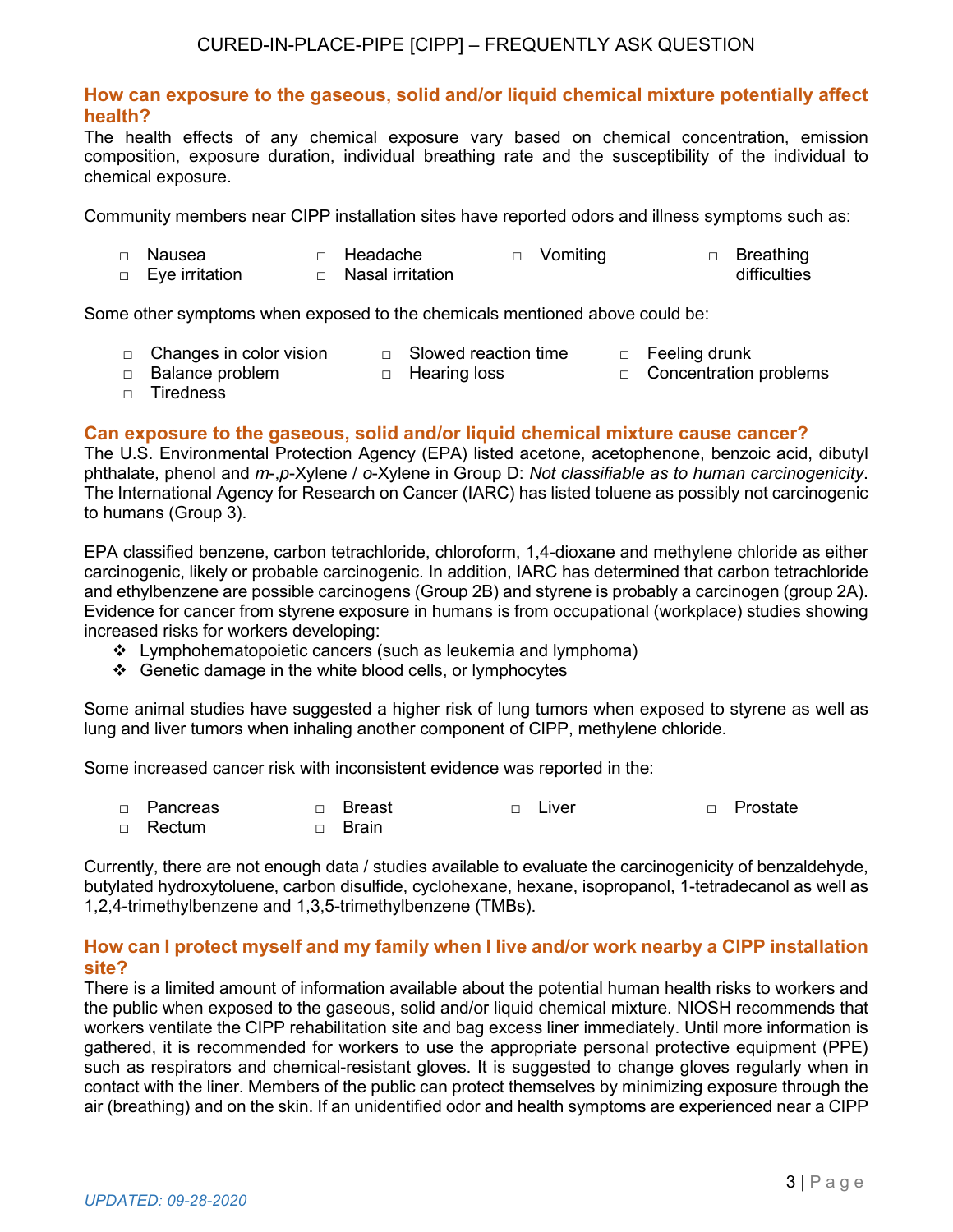installation site, it is suggested to leave the area of concern, seek medical assistance if needed and report odors and symptoms to your local health department.

### **CIPP Regulation and Advisories**

Currently, no regulations for the CIPP process specific to environmental and public health protection are known. The Occupational Safety and Health Administration (OSHA) and NIOSH have set general exposure limits for some of the chemicals mentioned above for healthy adult workers in a worker environment. The California EPA Office of Environmental Health Hazard Assessment has set some acute and chronic reference exposure levels for styrene (4.9  $ppm_v$ <sup>3</sup> and 0.2  $ppm_v$ , respectively) for residential and building occupants considering sensitive subpopulations including infants and children.

Segments of new CIPPs are collected and tested often for strength as a condition of installation. The American Society for Testing and Materials (ASTM) provides some recommendations for examining new CIPPs. Though, ASTM recommendations are not enforceable.

The CIPP process generates waste discharged into the air and water based on current practice and past incidences. The Clean Water Act and Clean Air Act were both enacted and established to regulate pollution in water and air to protect the environment. The Clean Water Act established guidelines for regulating the discharge of pollutants into water and the regulation of water quality standards. The Clean Air Act regulates the release of air pollutants from both stationary and mobile sources.

## **Biomonitoring and Blood Testing**

## **Can a test determine whether I have been exposed to the gaseous, solid and/or liquid chemical mixture released during the CIPP process?**

Most chemicals named above can be measured in blood, urine, serum and body tissues. Specifically, styrene can be measured for a short time following exposure to moderate-to-high levels. This should be done within a few hours after exposure occurs because these metabolites leave the body very quickly.

## **When is testing for the gaseous, solid and/or liquid chemical mixture released during the CIPP installation useful? What do the results tell me?**

According to ATSDR, the presence of chemicals in general can be measured in blood, urine and serum. However, the results generally are not useful when the specific exposure time, duration and location are unknown. Further, some chemicals are present in blood, serum and urine naturally. For example, low levels of acetone are normally present in the body from the breakdown of fat. The body uses acetone in normal processes that make sugar and fats producing energy for normal body functions. Phenol is expected to be present in blood and urine in its unharmful forms.

For other chemicals that are not in your blood naturally, such as styrene, a urine test can measure the breakdown products (metabolites) and might indicate that you were exposed to styrene; however, these metabolites can also form when you are exposed to other substances.

 $3$  ppm<sub>y</sub> – parts per million by volume (typically used for gaseous mixtures)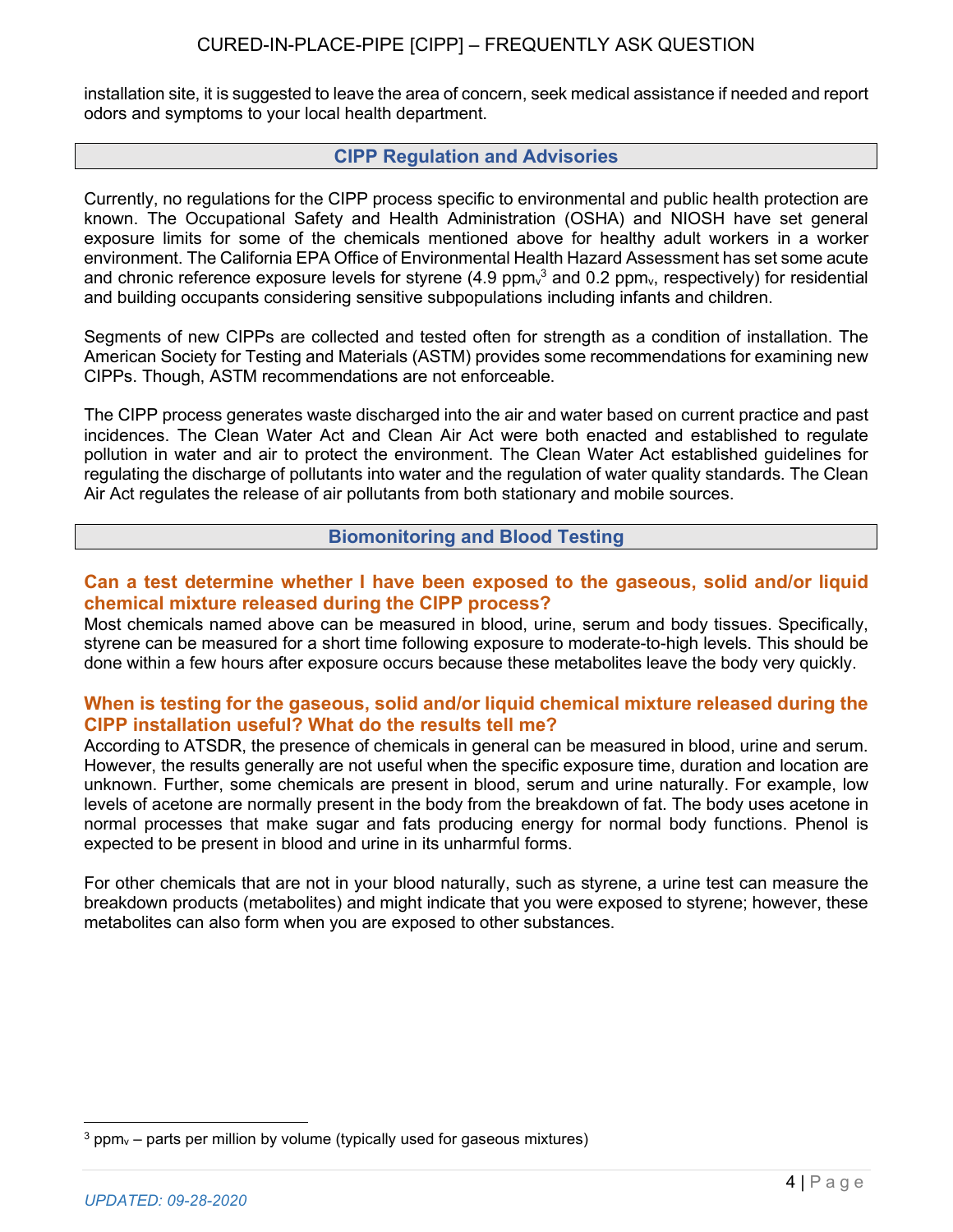# **References:**

[ATSDR] Agency for Toxic Substances and Disease Registry (2005). Health Consultation: Schlitz Park Office Building, Milwaukee, Milwaukee County, Wisconsin. Atlanta, GA USA.

[ATSDR] Agency for Toxic Substances and Disease Registry (2010). Toxicological profile for Styrene. Atlanta, GA: U.S. Department of Health and Human Services, Public Health Service.

[ATSDR] Agency for Toxic Substances and Disease Registry (2011). Addendum to the Toxicological Profile for Styrene (Update). Atlanta GA [updated 2020; accessed March 13, 2020]. Available from:

http://www.atsdr.cdc.gov/toxprofiles/styrene\_ad dendum.pdf

Bauer G. 2012. Styrene: An overview - An awareness. Presentation for the Underground Infrastructure Research Int. Conf. and Trenchless Technology Road Show Center for Advancing Trenchless Technology.

Donaldson BM, Baker AJ. 2008. Understanding the Environmental Implications of Cure-In-Place Rehabilitation Technology: Virginia Transportation Research Council: Charlottesville, VA.

[EPA] U.S. Environmental Protection Agency. 1994. Health Effects Assessment Summary Tables. Washington DC [updated unknown; accessed 2020 March]. Available from: https://nepis.epa.gov/Exe/ZyPURL.cgi?Dockey

=2000A70F.TXT.

[EPA] U.S. Environmental Protection Agency. Summary of the Clean Water Act. Washington DC [updated 2019 March 11; accessed 2020 July 9].

Available from:

https://www.epa.gov/laws-regulations/summaryclean-water-

act#:~:text=The%20Clean%20Water%20Act%2 0(CWA,quality%20standards%20for%20surface %20waters.&text=%22Clean%20Water%20Act %22%20became%20the,name%20with%20am endments%20in%201972.

[EPA] U.S. Environmental Protection Agency. Summary of the Clean Air Act. Washington DC [updated 2019 August 15; accessed 2020 July 9]. Available from:

https://www.epa.gov/laws-regulations/summaryclean-air-

act#:~:text=(1970),from%20stationary%20and %20mobile%20sources.&text=Section%20112 %20of%20the%20Clean,a%20few%20standard s%20were%20developed.

[HHS] U.S. Department of Health and Human Services. 2016. National Toxicology Program: 14<sup>th</sup> Report on Carcinogens. Washington DC [updated 2020 January; accessed 2020 March]. Available from:

https://ntp.niehs.nih.gov/whatwestudy/assessm ents/cancer/roc/index.html?utm\_source=direct& utm\_medium=prod&utm\_campaign=ntpgolinks &utm\_term=roc14

[IARC] International Agency for Research on Cancer. 1982. Dichloromethane. In: Chemicals, Industrial Processes and Industries Associated with Cancer in Humans. IARC Monographs on the Evaluation of Carcinogenic Risk of Chemicals to Humans, suppl. 4. Lyon, France: International Agency for Research on Cancer. pp. 111-112.

[IARC] International Agency for Research on Cancer. 1999. Dichloromethane. In: Reevaluation of Some Organic Chemicals, Hydrazine, and Hydrogen Peroxide. IARC Monographs on the Evaluation of Carcinogenic Risk of Chemicals to Humans, vol. 71. Lyon, France: International Agency for Research on

Cancer. pp. 251-315.

[IARC] International Agency for Research on Cancer. 2020. IARC Monographs on the Evaluation of Carcinogenic Risk of Chemicals to Humans. France [updated 2020 June 26; accessed 2020 September 28]. Available from: https://monographs.iarc.fr/agents-classified-bythe-iarc/.

[NIEHS] National Institute for Environmental Health Sciences. 2020. Styrene. Durham NC [updated December 28, 2018; accessed March 2020]. Available from:

https://www.niehs.nih.gov/health/topics/agents/ styrene/index.cfm.

[NIOSH] U.S. National Institute of Occupational Safety and Health. 2019. Health Hazard Evaluation Report: Evaluation of Exposures to Styrene During Ultraviolet Cured-in Place-Pipe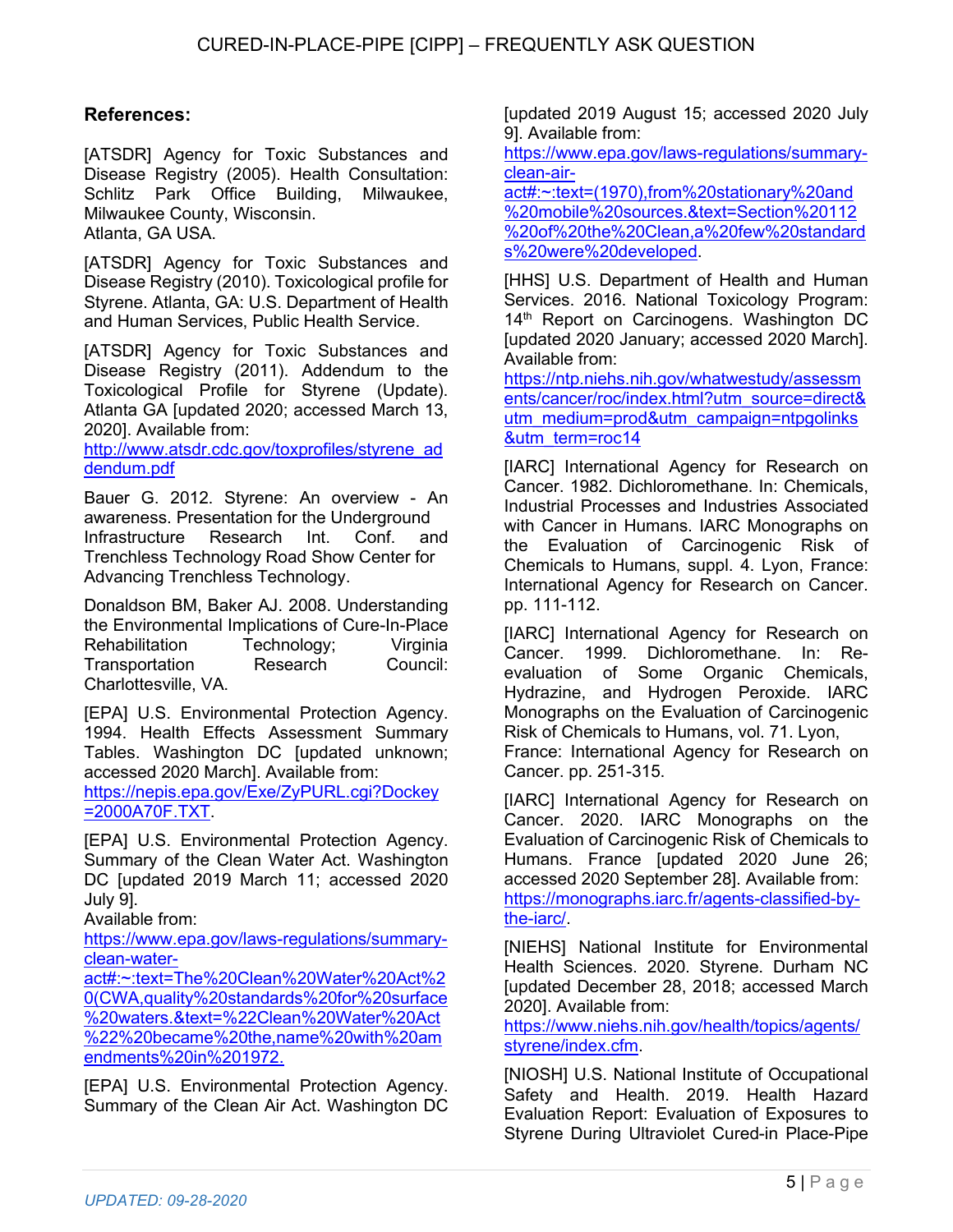Installation, Prepared by: LeBouf RF, Burns, DA U.S. Department of Health and Human Services, Centers for Disease Control and Prevention, NIOSH HHE Report No. 2018-0009-3334, Morgantown, WV.

Ra K, Teimouri Sendesi SM, Nuruddin M, Zyaykina NN, Conkling EN, Boor BE, Jafvert CT et al. 2019. Considerations for emission monitoring and liner analysis of thermally manufactured sewer cured-in-place-pipes (CIPP). Journal of Hazardous Material (371). 540-549.

Teimouri Sendesi SM, Ra K, Conkling EN, Boor BE, Nuruddin M, Howarter JA et al. 2017. Worksite Chemical Air Emissions and Worker Exposure during Sanitary Sewer and Stormwater Pipe Rehabilitation Using Cured-inPlace-Pipe (CIPP). Environmental Science and Technology Letters, 4, 325-333.

Whelton AJ, Ra K, Teimouri Sendesi SM, Nuruddin M, Li X, Howarter JA, Youngblood JP et al. 2019. Contaminant Release from Storm Water Culvert Rehabilitation Technologies: Understanding Implications to the Environment and Long-Term Material Integrity. Purdue University. 77pp.

Wisconsin Department of Health and Family Services. 2005. Health Consultation Schlitz Park Office Building, Milwaukee, Wisconsin. 12pp. Under Cooperative Agreement with the U.S. Department of Health and Human Services Agency for Toxic Substances and Disease Registry.

*This publication was made possible by Grant Number 6 NU61TS000310-01-03 from the Agency for Toxic Substances and Disease Registry. Its contents are solely the responsibility of the authors and do not necessarily represent the official views of the Agency for Toxic Substances and Disease Registry, or the Department of Health and Human Services.*

*If you have questions or comments about this factsheet, we encourage you to contact us.*

| Please write to: | Division of Disease Control and Health Protection<br>Bureau of Environmental Health, Public Health Toxicology<br><b>Florida Department Health</b><br>4052 Bald Cypress Way, Bin # A-08<br>Tallahassee, Florida 32399<br>phtoxicology@flhealth.gov |
|------------------|---------------------------------------------------------------------------------------------------------------------------------------------------------------------------------------------------------------------------------------------------|
| Or call us at:   | Toll free at 877-798-2772                                                                                                                                                                                                                         |

### **ACKNOWLEDGMENT:**

Feedback from Andrew Whelton, Jonathan Shannahan, and Yoorae Noh at Purdue University was appreciated. Supported by National Institute for Occupational Safety and Health Grant #T42/OH008672 and the National Institute of Environmental Health Sciences Grant R03/ES030783. Their feedback does not necessarily represent the official views of NIOSH and NIEHS.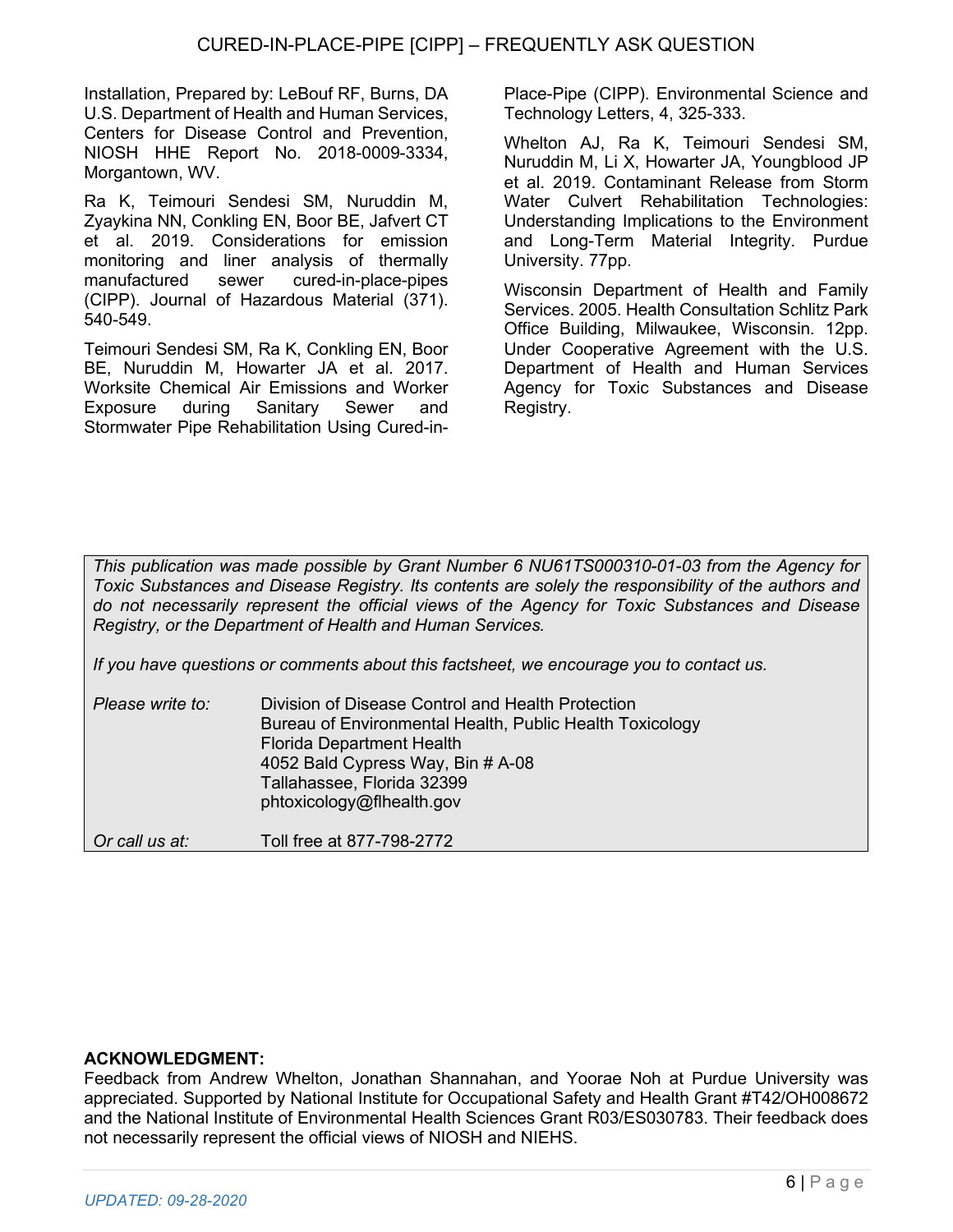# CURED-IN-PLACE-PIPE [CIPP] – FREQUENTLY ASK QUESTION

## ATTACHMENT 1:

#### *Table 1: Chemical identification and air concentration data from CIPP manufacturing*

| <b>Chemical</b><br><b>Compounds</b>      | <b>Maximum Concentration</b><br>Reported [ppm] | <b>Public Exposure</b><br>Limits               | <b>Chemical</b><br><b>Compounds</b> | <b>Maximum Concentration</b><br><b>Reported [ppm]</b>                                                                 | <b>Public Exposure</b><br>Limits                 |
|------------------------------------------|------------------------------------------------|------------------------------------------------|-------------------------------------|-----------------------------------------------------------------------------------------------------------------------|--------------------------------------------------|
| <b>Acetone</b>                           | 2.6486*                                        | 200<br>$(10 \text{ min}; AEGL-1)$ <sup>†</sup> | <b>Ethylbenzene</b>                 | $0.2674^{*}$                                                                                                          | 33<br>(10 min; AEGL-1) <sup>†</sup>              |
| <b>Acetophenone</b>                      | Not mentioned <sup>#</sup>                     | Not available                                  | <b>Hexane</b>                       | $0.3255$ <sup>*</sup>                                                                                                 | 4,000<br>$(10 \text{ min}; AEGL-1)$ <sup>†</sup> |
| <b>Benzaldehyde</b>                      | $0.3183*$<br>Not mentioned <sup>#</sup>        | Not available                                  | <b>Isopropanol</b>                  | $0.0248$ <sup>*</sup>                                                                                                 | Not available<br>(only for workers)              |
| <b>Benzene</b>                           | $0.0352^{*}$                                   | 0.41<br>$(6 \text{ hrs})\$                     | 2-methylbutane                      | 0.0251                                                                                                                | Not available<br>(only for workers)              |
| <b>Benzoic acid</b>                      | Not mentioned <sup>#</sup>                     | Not available                                  | <b>Methylene chloride</b>           | $0.0169$ <sup>*</sup> , >1.56 <sup>**</sup>                                                                           | 4.03<br>$(1 hr)^{§}$                             |
| <b>Butylated</b><br>hydroxytoluene (BHT) | Not mentioned <sup>#</sup>                     | Not available<br>(only for workers)            | <b>Methyl ethyl ketone</b><br>(MEK) | $0.0256^*$                                                                                                            | 200<br>$(10 \text{ min}; AEGL-1)^{\dagger}$      |
| 4-tert-<br><b>Butylcyclohexanol</b>      | Not mentioned <sup>#</sup>                     | Not available                                  | <b>Naphthalene</b>                  | $0.0029$ <sup>*</sup>                                                                                                 | Not available<br>(only for workers)              |
| <b>Carbon disulfide</b>                  | $0.0246^*$                                     | 1.99 (6 hrs) $\frac{5}{3}$                     | <b>Phenol</b>                       | Not mentioned <sup>#</sup>                                                                                            | $0.4$ (6 hrs) <sup>§</sup>                       |
| <b>Carbon tetrachloride</b>              | 0.0000037                                      | $0.3$ (7 hrs) $\frac{5}{3}$                    | <b>Styrene</b>                      | Varies from $3.2$ <sup><math>\dagger</math></sup> to<br>$1,824^*$ ,<br>Not mentioned <sup><math>\ddagger</math></sup> | 4.93 $(1 hr)^{§}$                                |
| <b>Chloroform</b>                        | 0.0000133                                      | $0.03069$ (7 hrs) <sup>§</sup>                 | 1-Tetradecanol                      | Not mentioned <sup>#</sup>                                                                                            | Not available                                    |
| Cyclohexane                              | $0.3759*$                                      | Not available<br>(only for workers)            | <b>Toluene</b>                      | $0.7091*$                                                                                                             | $9.82$ (1 hr) <sup>§</sup>                       |

*….continued….*

values#:~:text=AEGL%20Values%20%20%20%20CAS%20NO.%20,%20Methyl%20hydrazine%20%20183%20more%20rows%20

<sup>\*</sup> Matthews E, Matthews J, Alam S, Eklund S. 2020. NASSCO CIPP Emissions Phase 2: Evaluation of Air Emissions from Polyester Resin CIPP with Steam. Trenchless Technology Center Research Report. 693pp.

<sup>†</sup> [EPA] U.S. Environmental Protection Agency. 2020. About Acute Exposure Guideline Levels (AEGLs). Washington DC [updated 2018 August 8; accessed 2020 July 16]. Available from: https://www.epa.gov/aegl/access-acute-exposure-guideline-levels-aegls-

<sup>‡</sup> Sendesi SMT, Ra K, Conkling EN, Boor BE, Nuruddin Md, Howarter JA et al. 2017. Worksite Chemical Air Emissions and Worker Exposure during Sanitary Sewer and Stormwater Pipe Rehabilitation Using Cured-in-Place-Pipe (CIPP). American Chemical Society. .

<sup>§</sup> [OEHHA] California Office of Environmental Health Hazard Assessment (OEHHA). 1999. Air Toxics Hot Spots Program Risk Assessment Guidelines. Oakland, Ca [updated 2020; accessed 2020]. Available from: https://oehha.ca.gov/air/crnr/air-toxics-hot-spots-program-risk-assessment-guidelines-part-iii-1999.

Ra K, Sendesi SMT, Nurddin Md, Zyayakina NN, Conckling EN, Boor BE et al. 2019. Considerations for emission monitoring and liner analysis of thermally manufactured sewer cured-in-place-pipes (CIPP). Journal of Hazardous Materials. 371, 540-549.

<sup>††</sup> AirZOne, Inc. for Toronto Works and Emergency Services, March, 2001. A report on the monitoring of styrene in Toronto homes during the Cured in Place Pipe (CIPP) process for sewer pipe rehabilitation by Insituform.